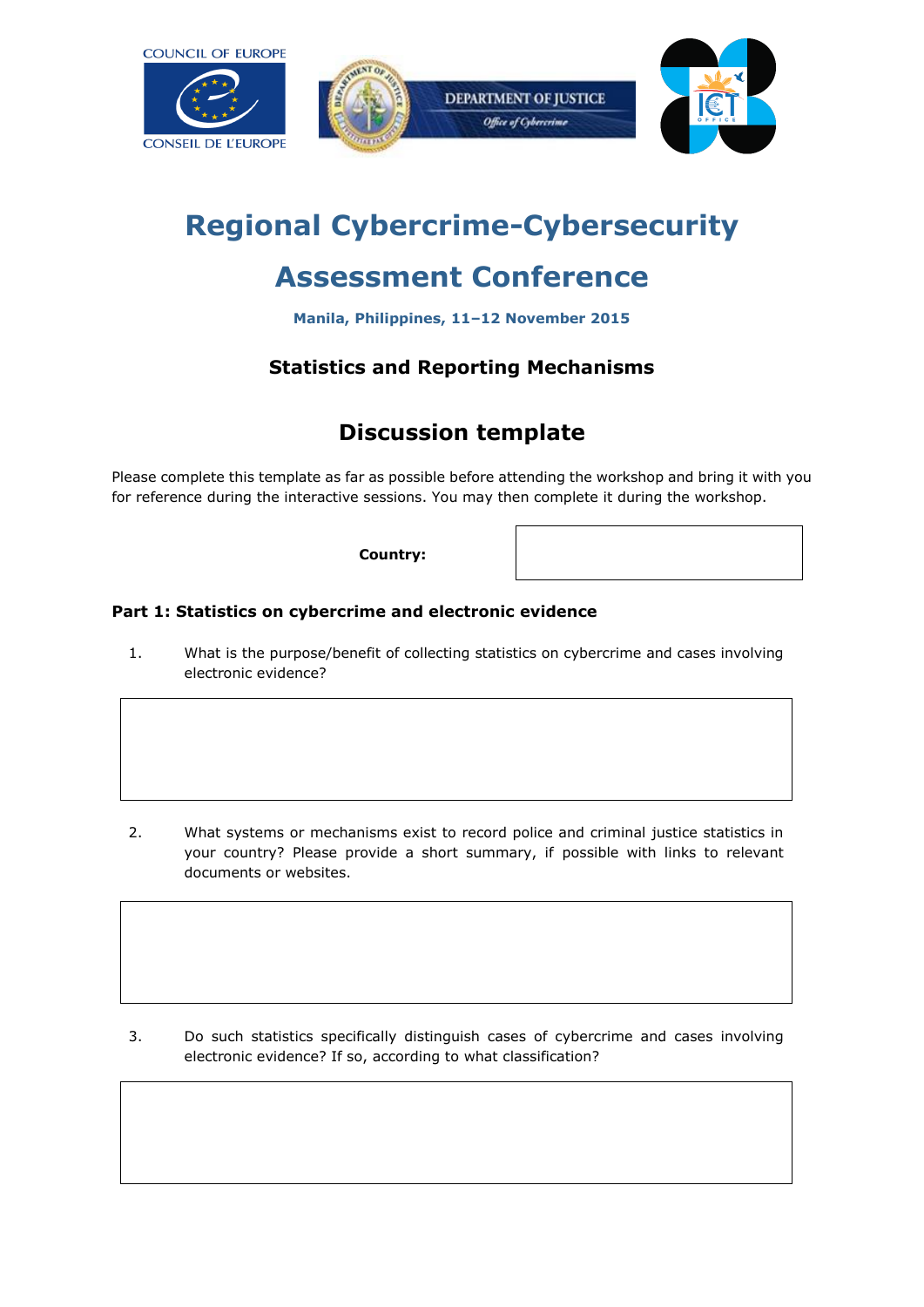4. Do your authorities prepare regular threat assessments on cybercrime, organised crime or other types of crime? If so, please provide a short summary, if possible with links to relevant documents or websites.

5. How are cases involving electronic evidence identified and recorded?

6. Who collates and who analyses the statistics?

7. What are analyses of cybercrime statistics used for?

8. From your national statistics databases would it be possible to answer these questions?

|   |                                                                         | <b>YFS</b> | NO. |
|---|-------------------------------------------------------------------------|------------|-----|
|   | How many phishing reports were made nationally?                         |            |     |
| ٠ | What was the median loss from cyber-fraud?                              |            |     |
|   | How many reports of Advance Fee Fraud were made nationally?             |            |     |
|   | How many cases of cyber stalking were reported in your capital<br>city? |            |     |
|   | How many cases involved a female victim?                                |            |     |
|   | How many cases involved a victim under the age of 14?                   |            |     |
|   | How many cases involved evidence from an electronic device?             |            |     |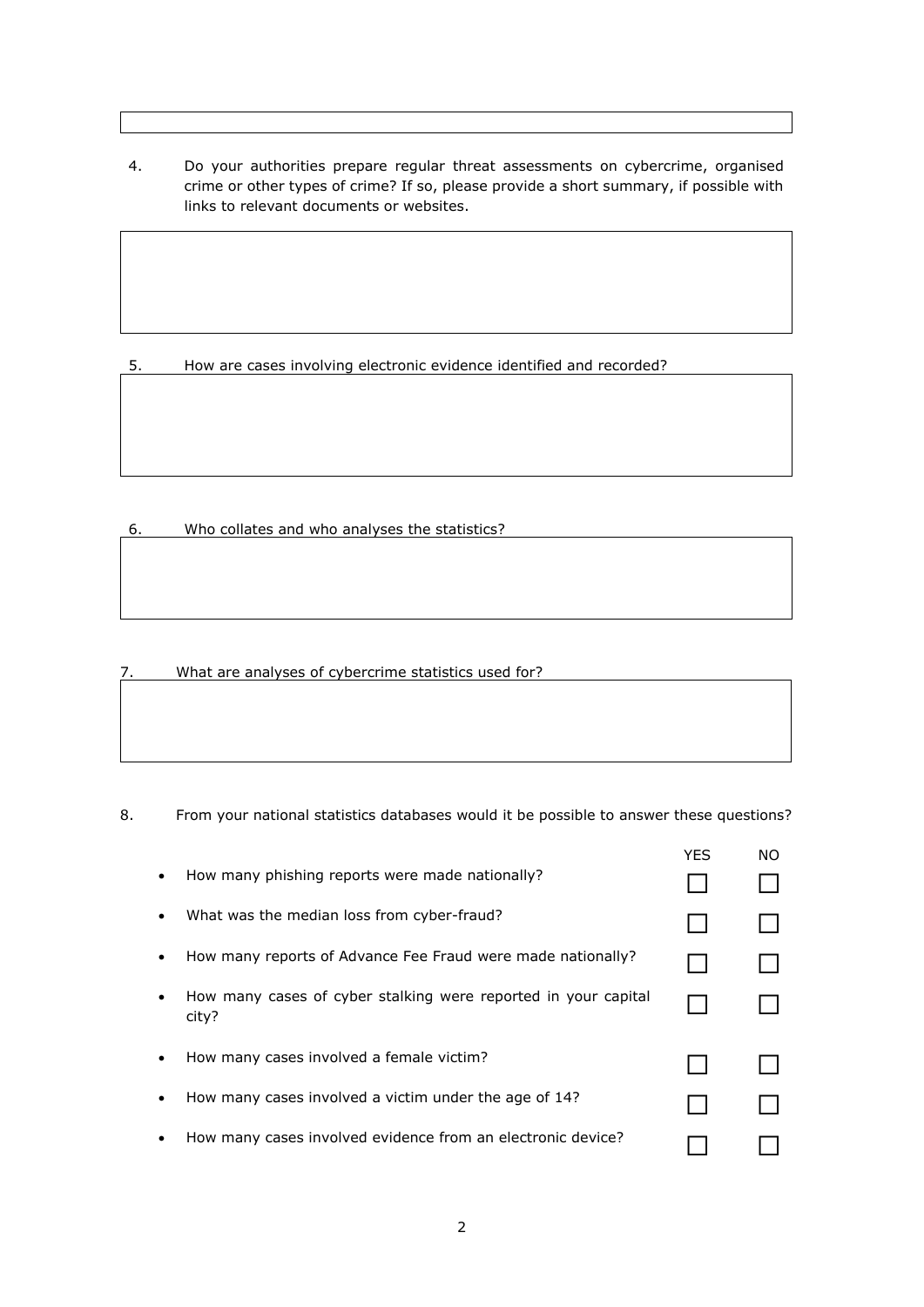| $\bullet$ | How many cases involved evidence referred for digital forensic<br>examination?                                                  |  |
|-----------|---------------------------------------------------------------------------------------------------------------------------------|--|
| $\bullet$ | How many cases involved potential evidence from an electronic<br>device that was not referred for digital forensic examination? |  |
|           | How many cases of cybercrime or electronic evidence involved<br>sending a Rogatory Letter?                                      |  |

### **Part 2: Cybercrime reporting systems**

9. What systems/mechanisms currently exist for the general public to report cybercrime? (check all boxes that apply)

| $\bullet$ | In person to a police officer                  |  |
|-----------|------------------------------------------------|--|
|           | By letter                                      |  |
|           | By telephone                                   |  |
|           | By email                                       |  |
|           | By online reporting site                       |  |
| $\bullet$ | To an agency other than a law enforcement body |  |

10. Which agencies or authorities accept reports of cybercrime?

#### 11. If you have an online reporting system, please provide a short summary of how it functions and a link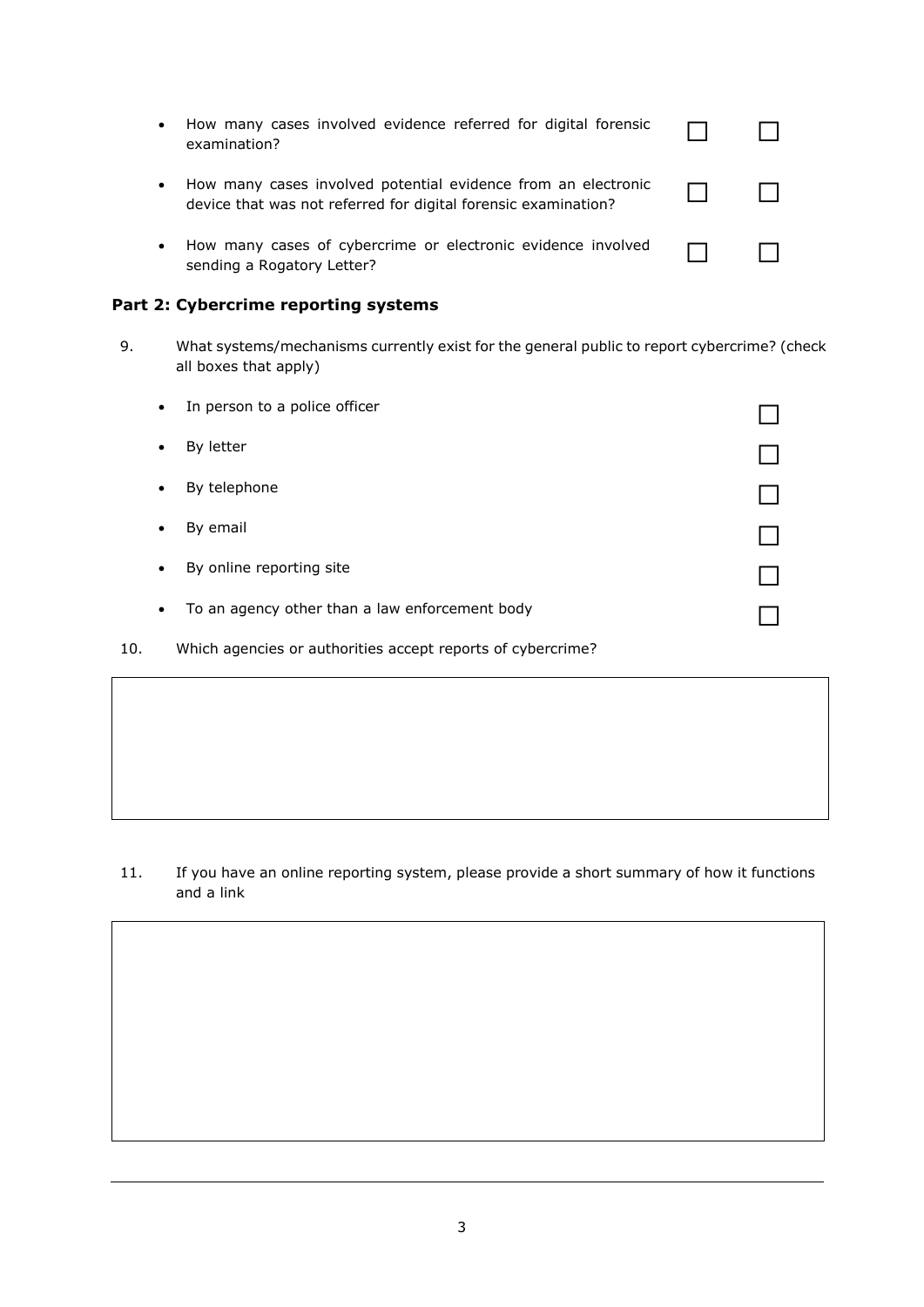### 12. What are the criteria for classifying a report as cybercrime?

|     |                                                                                | YES. | NO. |
|-----|--------------------------------------------------------------------------------|------|-----|
| 13. | Are the same criteria used by all agencies that accept reports?                |      |     |
| 14. | Is there an agreed common reporting template used by all agencies?             |      |     |
| 15. | How is the cybercrime report documented and processed by the reporting agency? |      |     |
|     | On paper in hard copy only<br>$\bullet$                                        |      |     |
|     | On paper and then transferred to a computer database                           |      |     |
|     | Electronically by a law enforcement officer<br>$\bullet$                       |      |     |
|     | Automatically online by the member of the public                               |      |     |

16. Which Authority is responsible for collating cybercrime reports into national statistics?

| 17. | Does that Authority receive all reports from all the different<br>reporting agencies? | <b>YES</b> | <b>NO</b> |
|-----|---------------------------------------------------------------------------------------|------------|-----------|
| 18. | How are cybercrime reports assigned for investigation?                                |            |           |
|     |                                                                                       |            |           |
|     |                                                                                       |            |           |

19. Is the private sector involved in reporting cybercrime activity? If so, how?